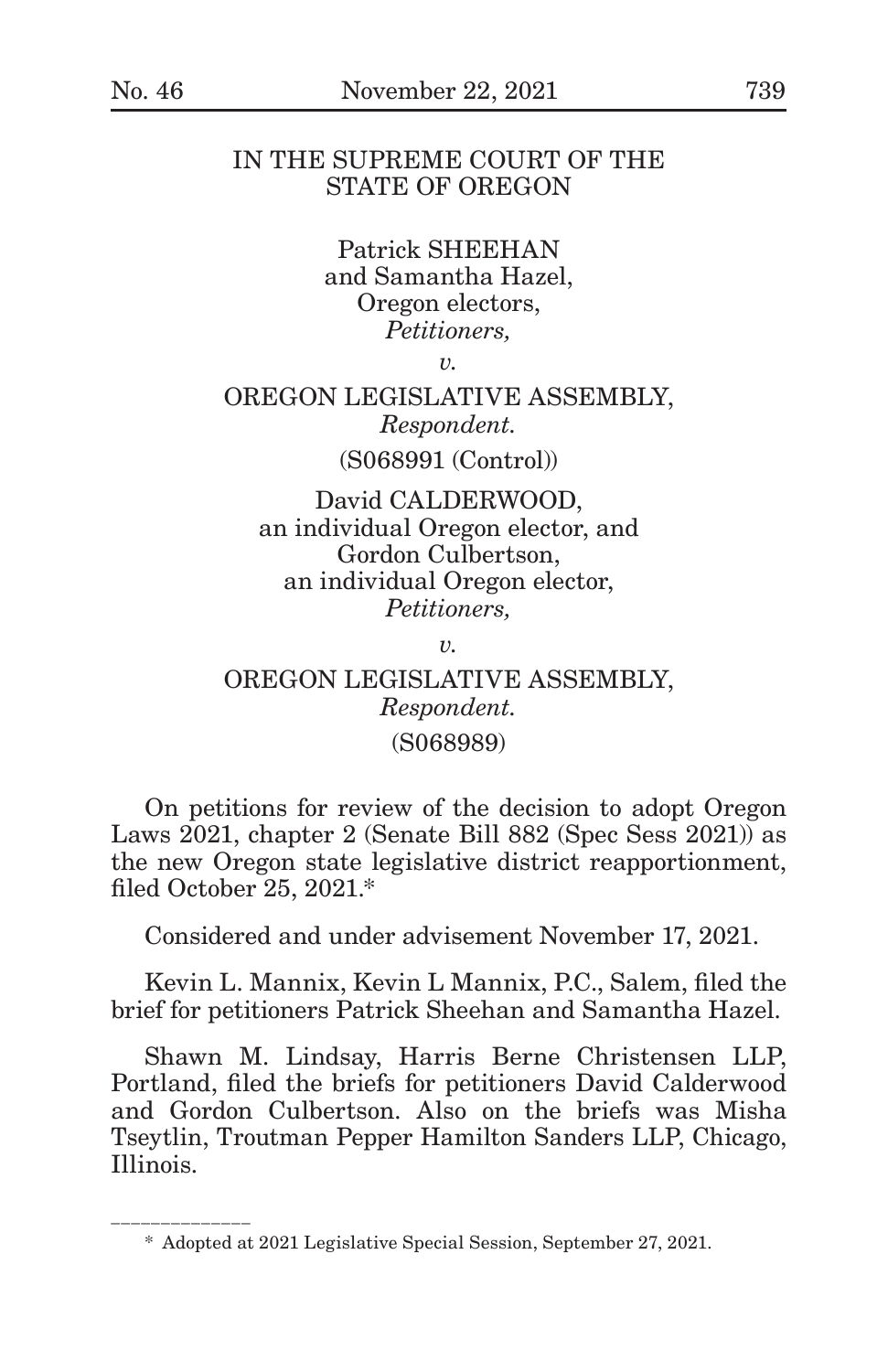Erin K. Galli, Assistant Attorney General, Salem, filed the brief for respondent Oregon Legislative Assembly in S068991. Also on the brief were Ellen F. Rosenblum, Attorney General, and Benjamin Gutman, Solicitor General.

Peenesh Shah, Assistant Attorney General, Salem, filed the brief for respondent Oregon Legislative Assembly in S068989. Also on the brief were Ellen F. Rosenblum, Attorney General, and Benjamin Gutman, Solicitor General.

Before Balmer, Nakamoto, Flynn, Duncan, Nelson, and Garrett, Justices.\*\*

GARRETT, J.

\_\_\_\_\_\_\_\_\_\_\_\_\_\_\_\_\_\_\_

The petitions are dismissed.

<sup>\*\*</sup> Walters, C.J., did not participate in the consideration or decision of this case.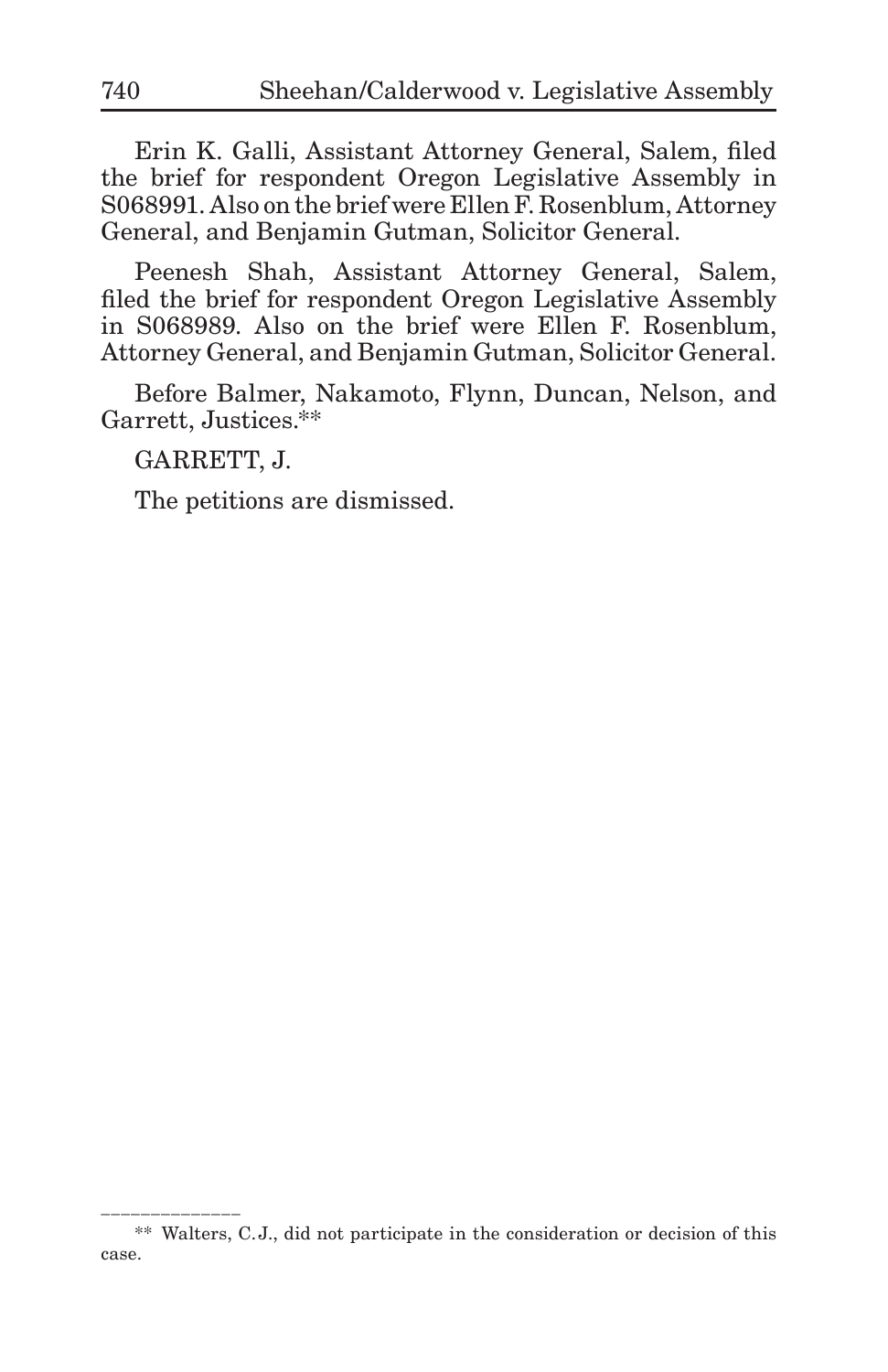### **GARRETT, J.**

On September 27, 2021, in accordance with the timeline that this court ordered in *State ex rel Kotek v. Fagan*, 367 Or 803, 821, 484 P3d 1058 (2021), the Oregon Legislative Assembly enacted, and the Governor signed, a reapportionment of Oregon's legislative districts, based on the federal decennial census data that was released by the United States Census Bureau in August 2021. Senate Bill (SB) 882 (Spec Sess 2021), *codified as* Or Laws 2021, ch 2. Two sets of petitioners, all of whom are electors of this state, now seek review of that reapportionment, as provided in Article IV, section  $6(2)(a)$ , of the Oregon Constitution.<sup>1</sup> Petitioners in *Sheehan v. Legislative Assembly* (S068991) challenge SB 882 in its entirety on the ground that it is the product of an improper and partisan process, and they have presented a different reapportionment plan that they ask this court to direct the Secretary of State to adopt in place of SB 882. Petitioners in *Calderwood v. Legislative Assembly* (S068989) have brought a narrower challenge and ask this court to void only the sections of SB 882 that apportion House Districts 8 and 12, arguing that the Legislative Assembly drew those districts for an unlawful partisan purpose and without considering the redistricting criteria set out in ORS 188.010(1). For the reasons explained below, we dismiss both petitions.

### I. APPLICABLE LAW

Before turning to the two petitions, we summarize the legal requirements for a reapportionment plan and the standards that apply when this court reviews such a plan.

Article IV, section 6, of the Oregon Constitution provides for regular reapportionments of the state's legislative districts based on the results of the federal government's

<sup>&</sup>lt;sup>1</sup> Article IV, section  $6(2)(a)$ , of the Oregon Constitution provides:

<sup>&</sup>quot;Original jurisdiction is vested in the Supreme Court, upon the petition of any elector of the state filed with the Supreme Court on or before August 1 of the year in which the Legislative Assembly enacts a reapportionment, to review any reapportionment so enacted."

Under the revised timeline ordered in *Fagan*, 367 Or at 821, petitions for review of the reapportionment enacted by the legislature were required to be filed by October 25, 2021, rather than the August 1 date specified in section 6(2)(a).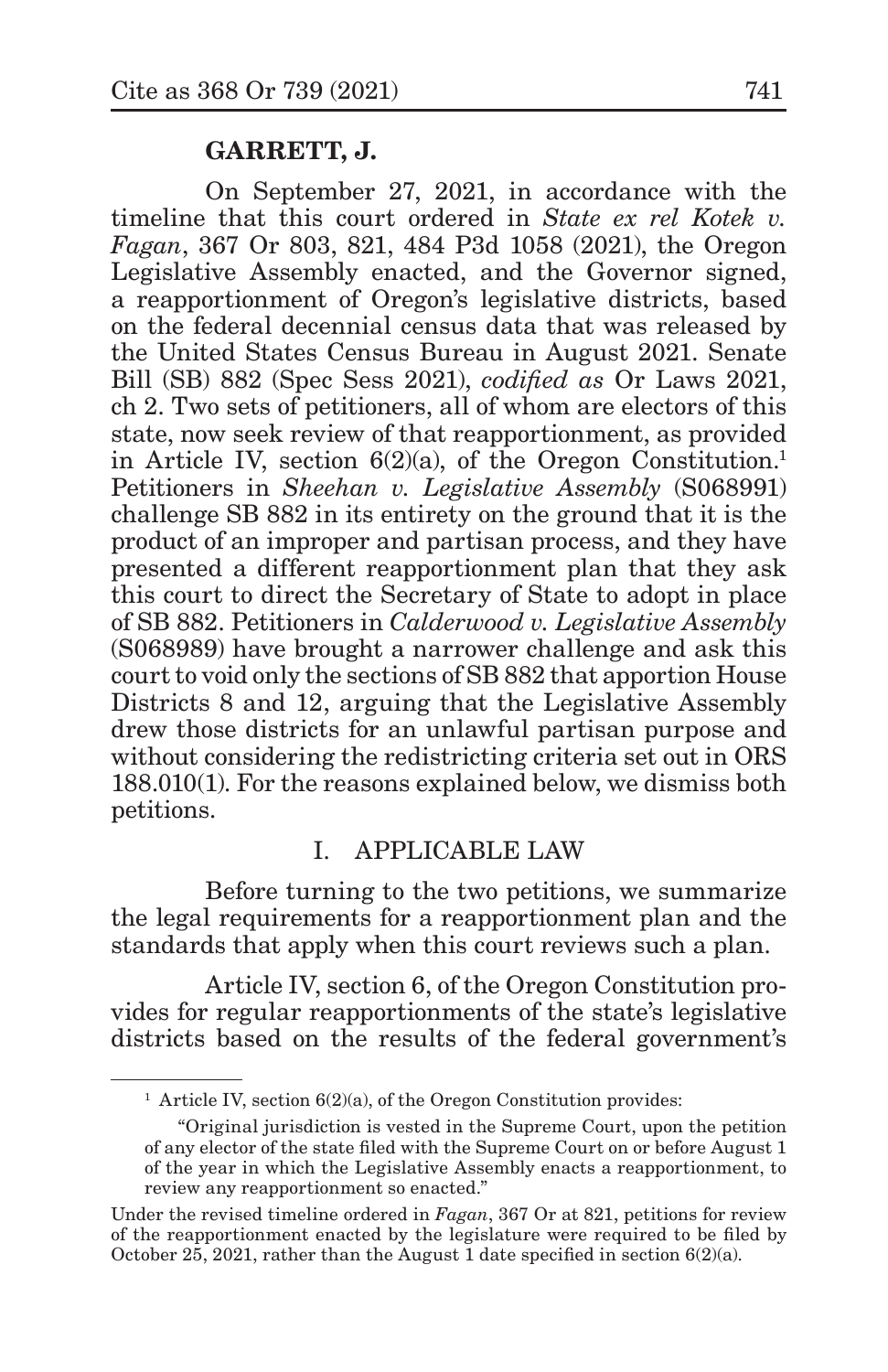decennial census. Subsection 6(1) identifies reapportionment as, at least initially, a legislative function and sets out certain basic criteria:

"At the odd-numbered year regular session of the Legislative Assembly next following an enumeration of the inhabitants by the United States Government, the number of Senators and Representatives shall be fixed by law and apportioned among legislative districts according to population. A senatorial district shall consist of two representative districts. \*\*\* The ratio of Senators and Representatives, respectively, to population shall be determined by dividing the total population of the state by the number of Senators and by the number of Representatives."

Or Const, Art IV, § 6(1). Subsection 6(2) provides for judicial review of a reapportionment enacted by the Legislative Assembly. It vests this court with original jurisdiction to review any reapportionment so enacted upon a petition timely filed by "any elector of the state." Or Const, Art IV, § 6(2)(a). It further provides that the object of such a review is to determine whether the reapportionment "complies with subsection (1) of this section[, *i.e.*, Article IV, section 6(1),] and all law applicable thereto." Or Const, Art IV, § 6(2)(b). And it states that, if the reapportionment is determined not to comply, the court will issue a written opinion that "specif[ies] with particularity wherein the reapportionment fails to comply" and direct[s] the Secretary of State to draft a reapportionment \* \* \* in accordance with the provisions of subsection (1) of this section and all law applicable thereto." Or Const, Art IV, § 6(2)(c).

The legislature has also enacted statutes pertinent to reapportionment of both legislative and congressional districts. ORS 188.010 sets out criteria that the legislature (or Secretary of State, if applicable) "shall consider":

- "(1) Each district, as nearly as practicable, shall:
- "(a) Be contiguous;
- "(b) Be of equal population;
- "(c) Utilize existing geographic or political boundaries;
- "(d) Not divide communities of common interest; and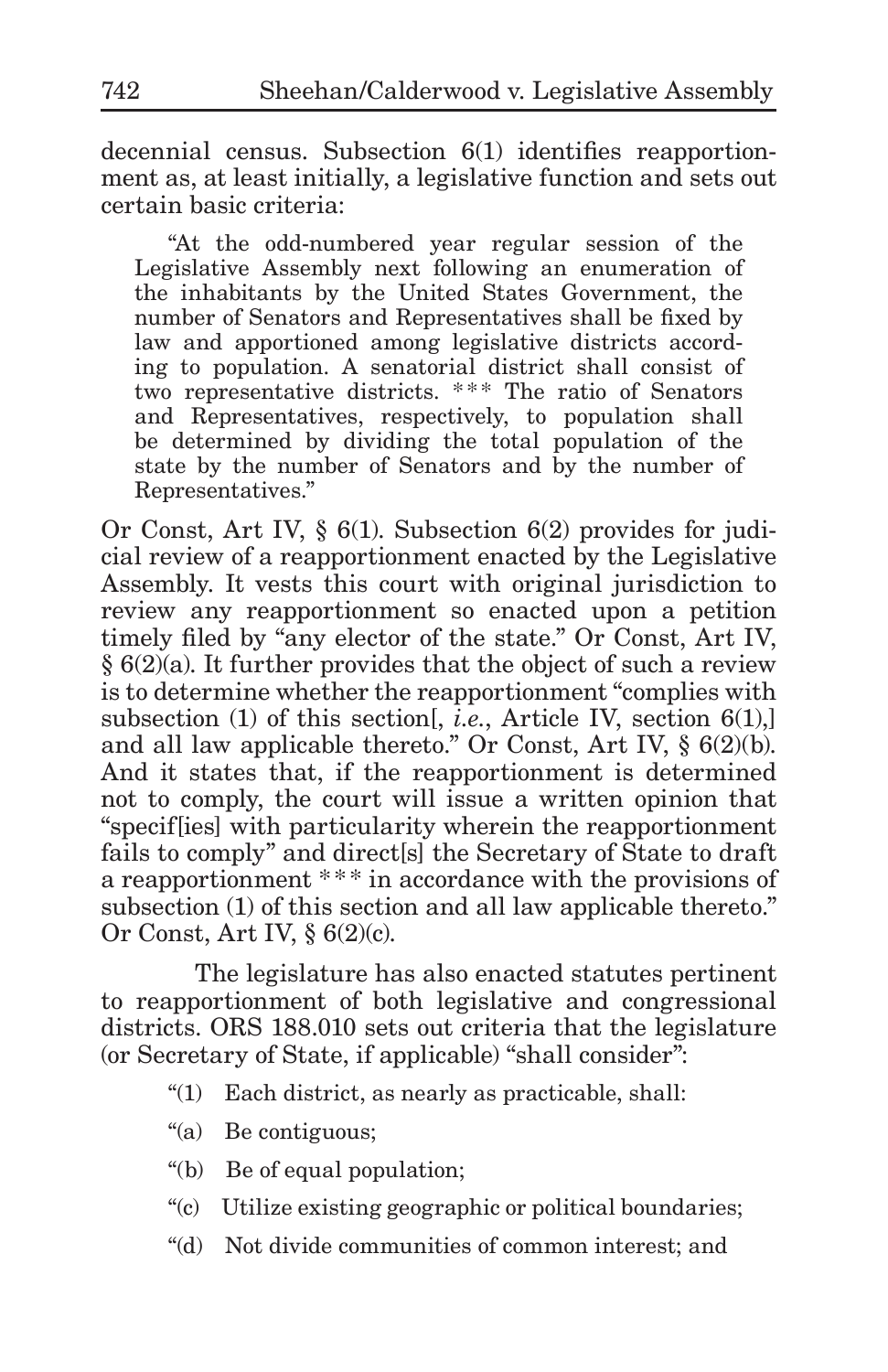"(e) Be connected by transportation links.

"(2) No district shall be drawn for the purpose of favoring any political party, incumbent legislator or other person.

"(3) No district shall be drawn for the purpose of diluting the voting strength of any language or ethnic minority group.

"(4) Two state House of Representative districts shall be wholly included within a single state senatorial district."

Another statute, ORS 188.016, sets out certain procedural requirements for reapportionment:

"(1) When apportioning the state into congressional or legislative districts, the Legislative Assembly shall hold at least 10 public hearings at locations throughout the state prior to proposing a reapportionment plan.

"(2) In addition to the hearings required under subsection (1) of this section, the Legislative Assembly or the Secretary of State, whichever is applicable, shall:

"(a) To the extent practicable, hold five public hearings after a reapportionment plan is proposed, but before the plan is adopted. The adoption of a reapportionment plan may not be delayed by the impracticability of holding one or more of the hearings required under this subsection.

"(b) Conduct the hearings required under this subsection either in five different congressional districts of this state or with the use of videoconferencing technologies that permit active citizen participation throughout the state.

"(3) In holding the hearings required under subsections (1) and (2) of this section, the Legislative Assembly or the Secretary of State, whichever is applicable, must:

"(a) Provide appropriate public notice of the time and location of each hearing;

"(b) Hold at least one hearing required under subsection (1) of this section in each congressional district of this state;

"(c) Hold at least one hearing required under subsection (1) of this section and one hearing required under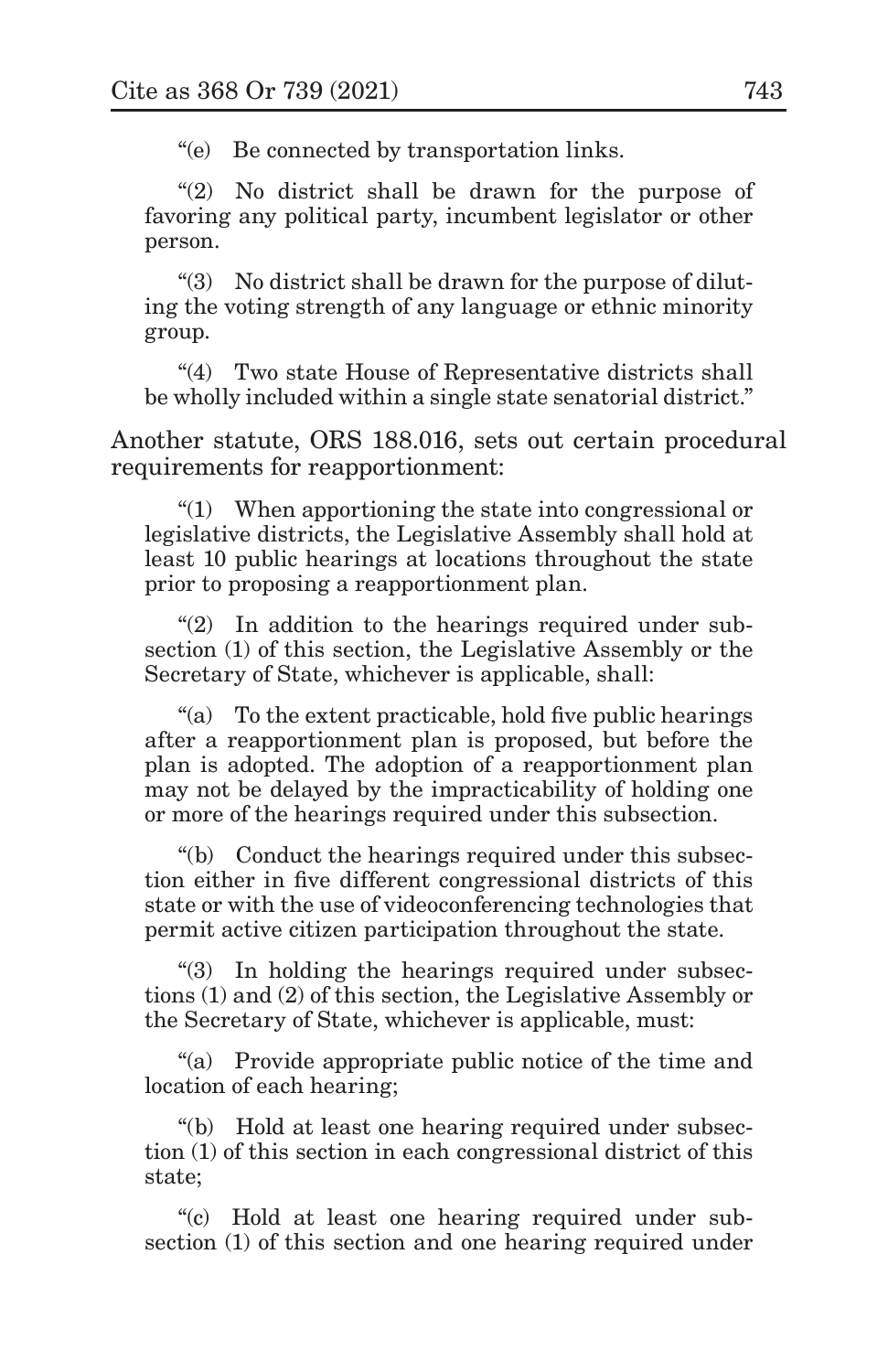subsection (2) of this section in areas that have experienced the largest shifts in population since the previous reapportionment, and prioritize holding additional public hearings in these areas; and

"(d) Permit and make provision for individuals at remote sites throughout the state to provide public testimony at the hearings through the use of video equipment."

This court has long recognized that the foregoing constitutional and statutory provisions confer broad discretion on the legislature to devise a reapportionment plan. *See Ater v. Keislin*g, 312 Or 207, 213, 819 P2d 296 (1991) (discussing standard with respect to reapportionment by Secretary of State). In reviewing a reapportionment plan enacted by the Legislative Assembly, this court will not substitute its own judgment about the wisdom of the plan. *Id.* With respect to challenges based on ORS 188.010, we will void the Legislative Assembly's plan only if we can say, based on the record, that that body "either did not consider one or more criteria [set out in ORS 188.010] or, having considered them all, made a choice or choices that no reasonable [reapportioning body] would have made." *Hartung v. Bradbury*, 332 Or 570, 587, 33 P3d 972 (2001) (describing standard of review in context of reapportionment made by Secretary of State). The party challenging a reapportionment plan under ORS 188.010 has the burden to show that one of those circumstances—that the Legislative Assembly failed to consider the statutory criteria or made a choice that no reasonable legislature would make—is present. *Id.*

### II. *SHEEHAN v. LEGISLATIVE ASSEMBLY* (S068991)

Petitioners Patrick Sheehan and Samantha Hazel contend that SB 882 is void in its entirety because it was enacted in violation of ORS 188.010(2) and ORS 188.016. They ask this court to issue an opinion that (1) accepts their contention that SB 882 is unlawful; (2) recognizes "Equitable Map Oregon," a proposed reapportionment map that a member of the public submitted to the Legislative Assembly during that body's reapportionment deliberations, as a reapportionment plan that complies with all applicable laws; and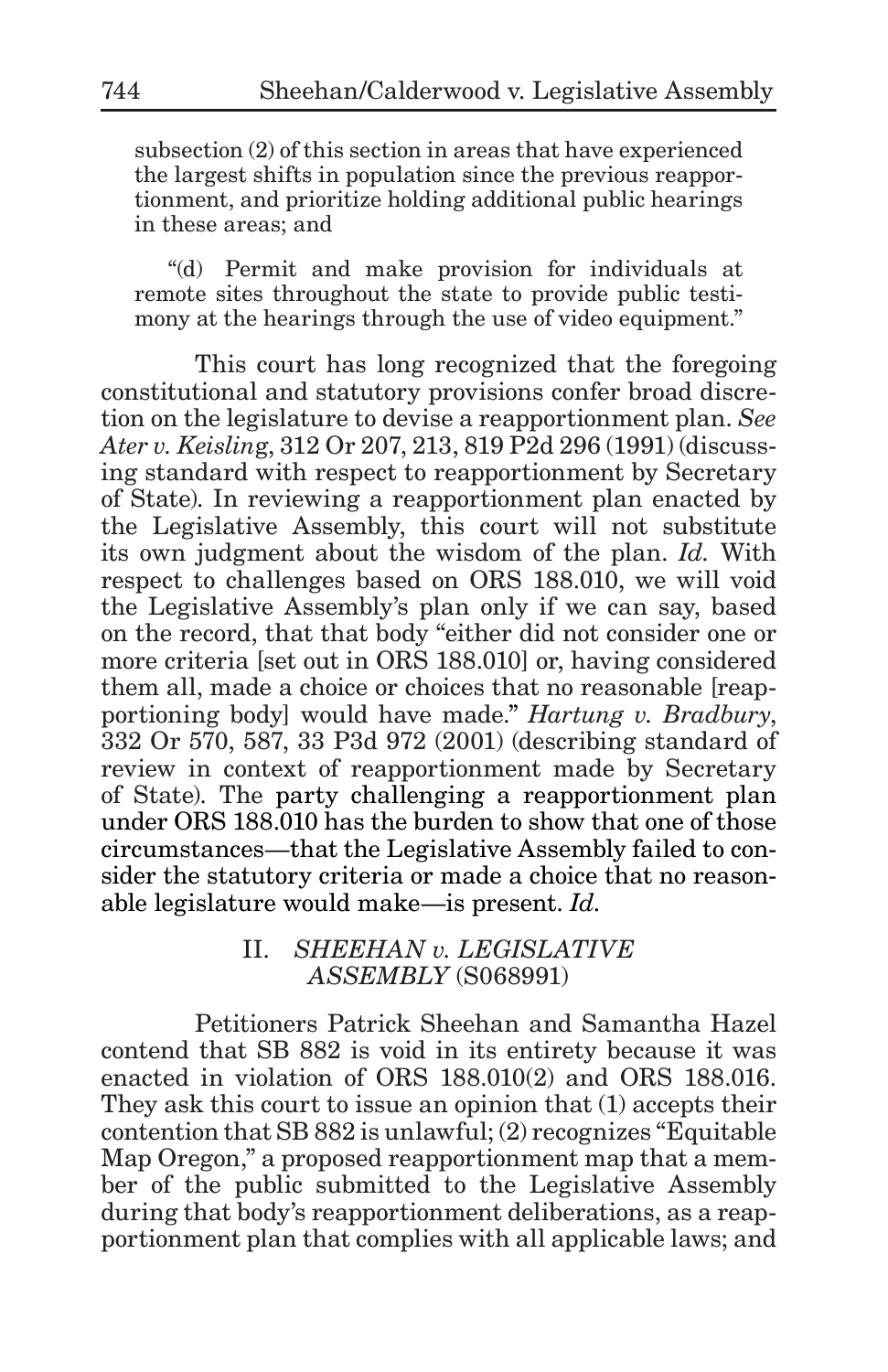(3) directs the Secretary of State to adopt "Equitable Map Oregon" in place of SB 882.2

### A. *ORS 188.010(2)—Partisan Purpose*

Petitioners' first argument is that, in enacting SB 882, the Legislative Assembly violated a substantive standard for reapportionments set out at ORS 188.010(2)—that "[n]o district shall be drawn for the purpose of favoring any political party, incumbent legislator, or other person." Insofar as petitioners seek a determination that SB 882 is void in its entirety and have not challenged any one district in particular, they presumably mean to convey that *all* the legislative districts set out in SB 882 were drawn for purposes that ORS 188.010(2) prohibits.

Thus, petitioners insist that a general purpose to favor incumbents can be deduced from the "fact" that the Legislative Assembly "based its map primarily on existing district lines." Petitioners also maintain that a purpose of favoring "the preferences of Oregon's two major political parties" can be inferred from the House and Senate Redistricting Committees' focus on "partisan" maps that the committees had released to the public prior to their hearings and their failure to accept oral testimony about "nonpartisan" maps that were submitted by the members of the public (such as Equitable Map Oregon).3 Finally, petitioners contend that a general purpose to gain a partisan political advantage for the Legislative Assembly's Democratic majority is evident from the makeup, in terms of the party registrations of their residents, of certain adjacent districts around the state.

<sup>2</sup> Under Article IV, section 6(2)(c), of the Oregon Constitution described above, 368 Or at 742, it is this court's task to determine whether and how the Legislative Assembly's reapportionment plan fails to comply, and it is for the Secretary of State, at least in the first instance, to decide on a plan that corrects the identified areas of noncompliance.

<sup>&</sup>lt;sup>3</sup> In support of those assertions, petitioners refer generally to comments made by the co-chair of the Joint House/Senate Interim Committee on Redistricting at the beginning of each public meeting in which members of the public were invited to testify orally. *See, e.g.*, Video Recording, Senate Interim Committee on Redistricting, SB 882, Sept 8, 2021, at 1:45:00 (comments of Sen Kathleen Taylor), https:// olis.oregonlegislature.gov/liz/mediaplayer?clientID=4879615486&eventID= 2021091004 (accessed Nov 17, 2021).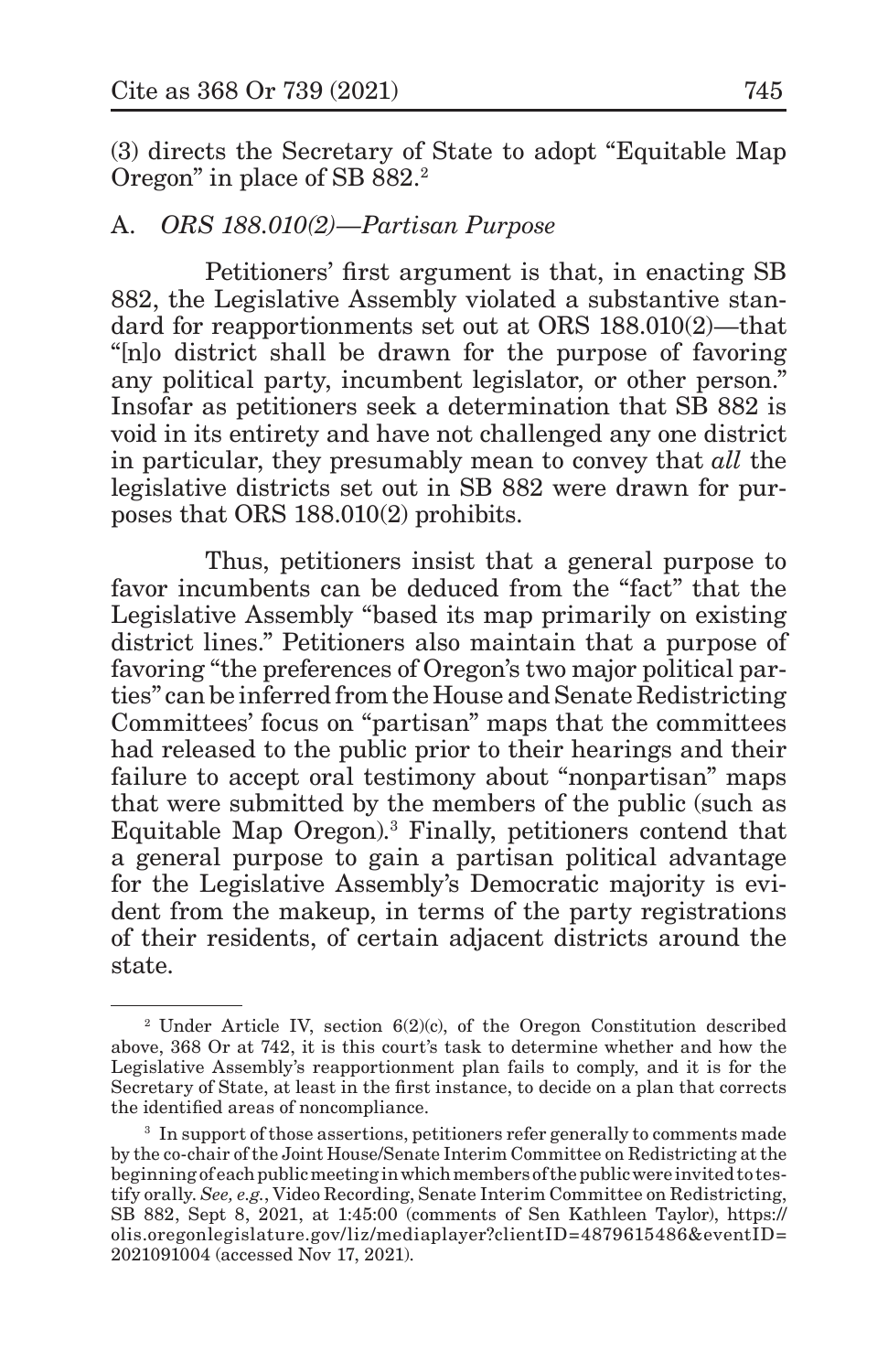Petitioners' arguments are unpersuasive, largely because they rely on debatable and unsubstantiated assumptions about the reasons underlying the Legislative Assembly's actions. For example, although petitioners may be correct that SB 882 uses many of the same district boundaries that are currently in place,<sup>4</sup> that fact does not lead to a necessary or even probable conclusion that SB 882 was drawn for the purpose of protecting incumbents. The fact that the same statutory criteria existed in 2011, when the current district boundaries were adopted, as exist now,<sup>5</sup> and the additional fact that, in many areas, there has been little change in the meantime with respect to those criteria, tends plausibly to explain why many of the lines that divide districts have remained the same.

As to the assertion that the Legislative Assembly betrayed a purpose of favoring one or both major political parties by limiting oral testimony in its redistricting committee hearings to the committees' own "partisan" maps, that assertion does not account for a more likely purpose behind that choice—to efficiently use the limited time that the committees had allotted for oral testimony from the public, by concentrating on the maps that the committees had released for the specific purpose of obtaining the public's response.<sup>6</sup> The Legislative Assembly notably placed no

<sup>4</sup> Petitioners' specific assertion is that the Legislative Assembly "based its map primarily on existing district lines." In support of that assertion, petitioners cite a single document in the legislative record, which they identify as the "legislative plan summary." *See* Legislative Plan—House and Senate Districts, House Special Committee on State Legislative Redistricting, SB 882, Sept 20, 2021, https://olis.oregonlegislature.gov/liz/2021S1/Downloads/ CommitteeMeetingDocument/249775 (accessed Nov 17, 2021) However, there is no mention of existing district lines in the cited document, much less any suggestion that the Legislative Assembly "based" district boundaries on existing district lines. We assume, therefore, that, when petitioners state that the Legislative Assembly "based its map primarily on existing district lines," they simply mean that the SB 882 map separates legislative districts along many of the same lines that are used in the current district map.

<sup>&</sup>lt;sup>5</sup> The legislature enacted the statutory requirement that the reapportioning body (the Legislative Assembly or the Secretary of State) consider the criteria now set out in ORS 188.010(1)—that each district be contiguous, of equal population, utilize existing geographic and political boundaries, not divide communities of common interest, and be connected by transportation links—in 1979. Or Laws 1979, ch 667, § 1.

<sup>6</sup> Furthermore, as the Legislative Assembly observes, participants in the public hearings were not *prohibited* from orally testifying about non-committee maps,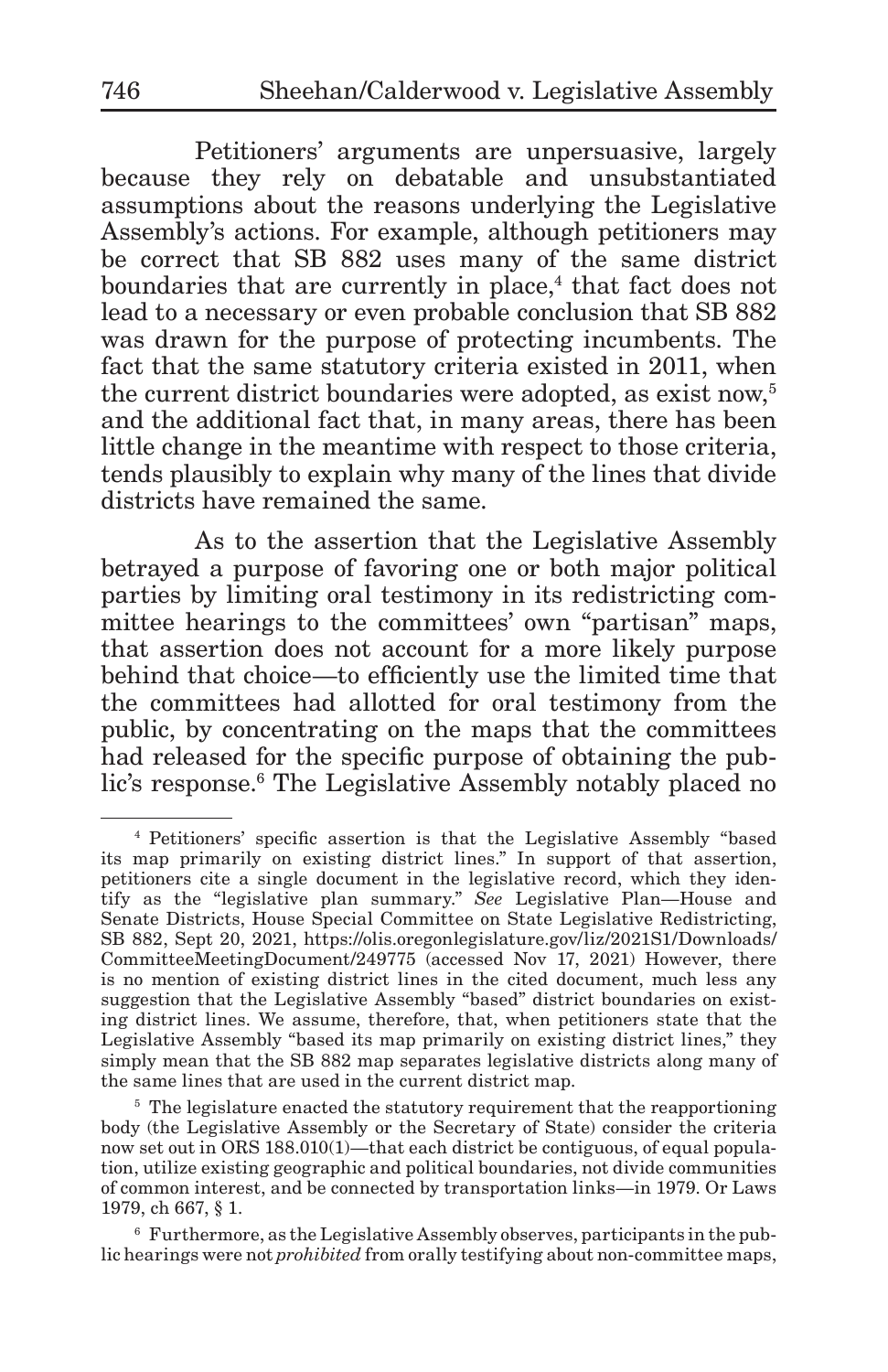limitations on the public's ability to submit *written* testimony about non-committee maps, for which such time constraints presumably would not be an issue. And petitioners have made no showing that the Legislative Assembly failed to consider public submissions that were written, rather than oral.

As noted, petitioners also argue that a general purpose of favoring the Democratic Party is evident from the way in which SB 882 distributes Republican and Democratic voters in several adjacent districts around the state. Petitioners point to certain House districts in and around Eugene, Bend, Salem, Oregon City, and Damascus that combine what petitioners vaguely assert are unrelated communities in a way that gives Democrats a narrow voting majority in areas that, as a whole, lean Republican.

This court rejected a similar argument, based on similarly minimal evidence, in *Hartung*. There, we explained:

"It may be true that, in some circumstances this court could infer from a record that [the reapportioning entity] had the purpose of favoring one particular party over another. However, the mere fact that a particular reapportionment may result in a shift in political control of some legislative districts (assuming that every registered voter votes along party lines)—and that is all that petitioners point to on this record—falls short of demonstrating such a purpose."

332 Or at 599. For the same reason, petitioners' relatively superficial discussion of a few legislative districts in the SB 882 reapportionment map is legally insufficient to establish that those districts—much less the entire map, which is what petitioners challenge—were drawn for an unlawful purpose.

Petitioners have failed to show that the legislature violated ORS 188.010(2) in enacting SB 882.

but they were told to "please focus on" the maps that had been released by the committees. *See, e.g.*, Video Recording, Senate Interim Committee on Redistricting, SB 882, Sept 8, 2021, at 1:45:00 (comments of Sen Kathleen Taylor), https:// olis.oregonlegislature.gov/liz/mediaplayer?clientID=4879615486&eventID= 2021091004 (accessed Nov 17, 2021).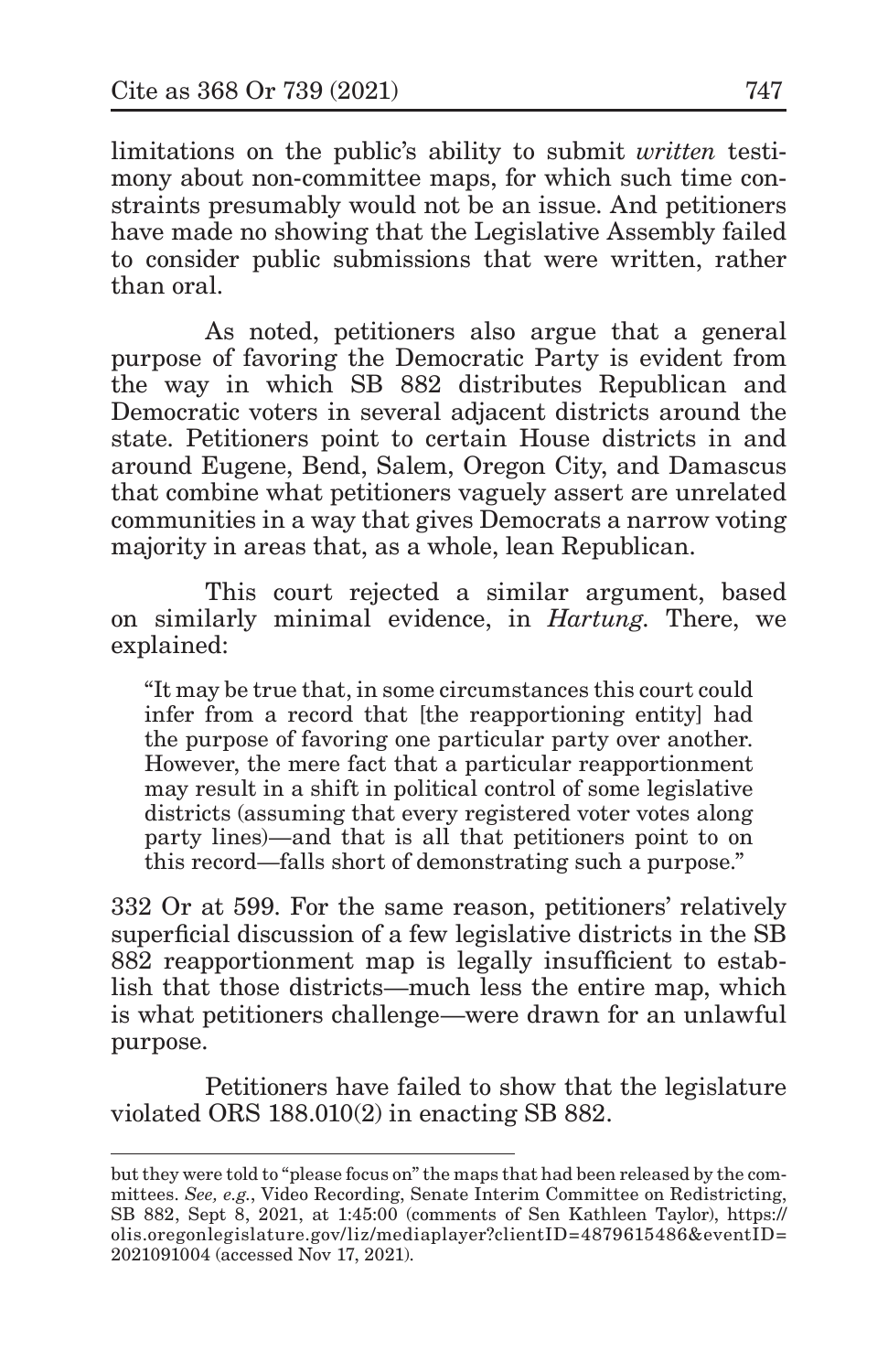## B. *ORS 188.016(1) to (3)—Required Hearings*

The *Sheehan* petitioners also argue that the Legislative Assembly failed to follow certain statutorily required procedures set out in ORS 188.016 when it was considering how to reapportion Oregon's legislative districts. Petitioners note that ORS 188.016(1) requires the Legislative Assembly to hold "public hearings at locations throughout the state prior to proposing a reapportionment plan"; ORS 188.016(3)(b) directs that at least one such hearing shall be held "in each congressional district of this state"; and ORS 188.016(3)(c) directs that at least one such hearing shall be held "in areas that have experienced the largest shifts in population since the previous reapportionment" and "additional public hearings in these areas" must be prioritized. Although petitioners acknowledge that the Legislative Assembly held "remote" public hearings on redistricting, they contend that, because none of those hearings were held in the physical locations dictated by ORS 188.016(3)(b) and (c), they did not fulfill the statutory requirements.<sup>7</sup> Petitioners also contend that the plan was adopted in violation of ORS 188.016(2), which requires that the Legislative Assembly, "to the extent practicable, hold five public hearings after a reapportionment plan is proposed, but before the plan is adopted." Petitioners observe that there were no such public hearings after SB 882 was proposed and that there is no evidence of a finding of impracticability by the legislature.

Although petitioners have asserted that the enactment of SB 882 violated the foregoing requirements, they

<sup>7</sup> Although the House and Senate Redistricting Committees originally had scheduled in-person hearings in various communities around the state, the surge in COVID-19 cases in late August 2021 prompted the committee, in consultation with public health experts, to move those hearings to a virtual format. Press Release, Virtual Format for Redistricting Public Hearings Announced Amid Delta Surge, Aug 23, 2021, https://www.oregonlegislature.gov/courtney/ Documents/Virtual-Format-for-Redistricting-Hearings-Announced-Amid-Delta-Surge.pdf (accessed Nov 17, 2021). Those hearings were organized in a way that allowed the residents of a given congressional district to sign up to give video or telephone testimony at two virtual hearings that were focused on that district. Thus, although residents of the various congressional districts were not able to meet with the legislative redistricting committees in *physical* locations within their respective districts, they could participate virtually in two redistricting committee hearings that were reserved for residents of their own Congressional district. The committees also held two statewide hearings remotely.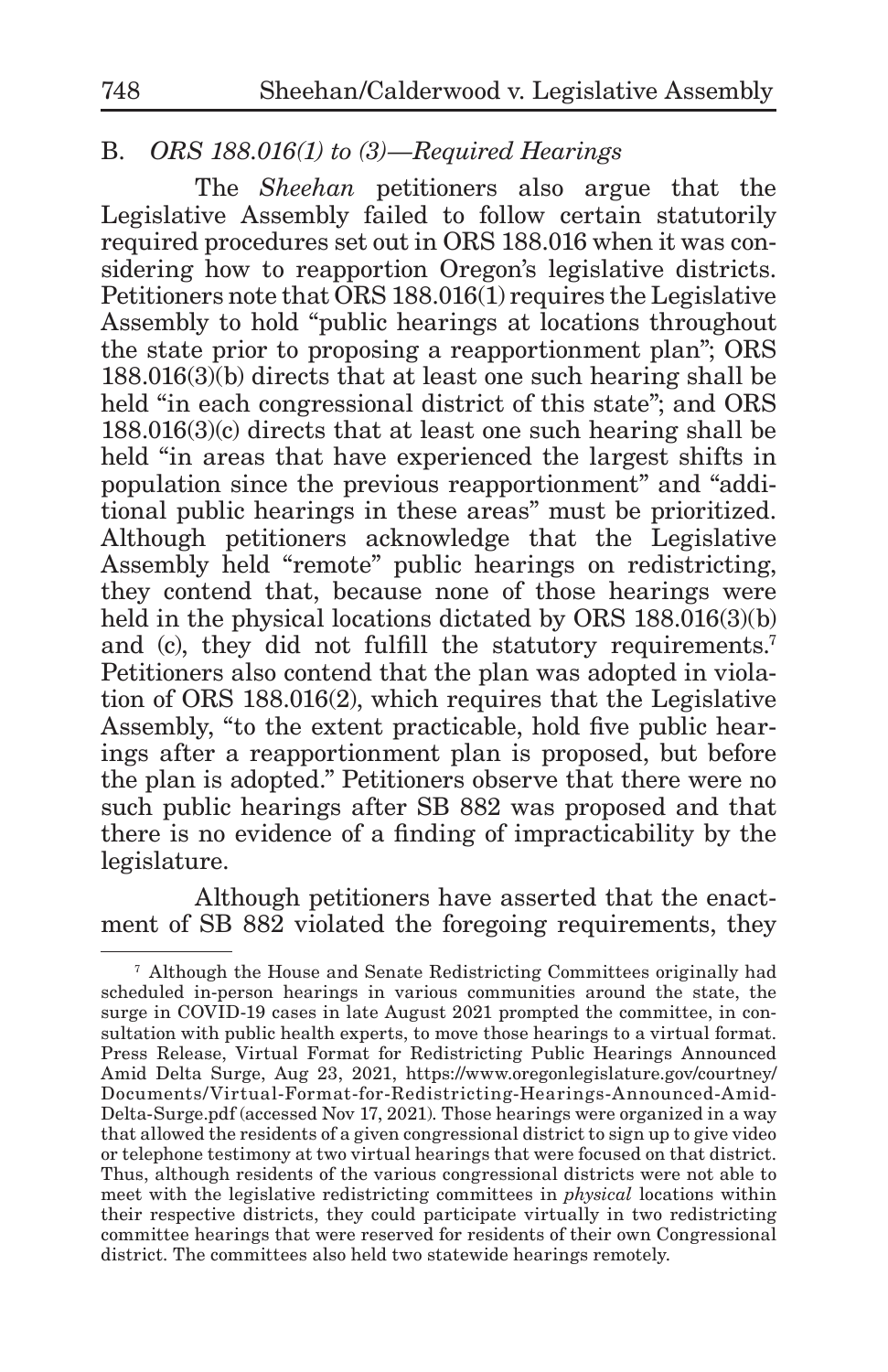have not addressed a provision within SB 882 that exempted the bill from those very requirements. Section 6 of the bill provides:

"Notwithstanding any other provision of law, ORS 188.016 does not apply to the reapportionment of state legislative districts set forth in sections 1 to 3 of this 2021 special session Act."

By including that section in SB 882, the Legislative Assembly evidently intended to negate any claim that the reapportionment is invalid because it does not comply with ORS 188.016.

Neither is ORS 188.016 made applicable to SB 882 through Article IV, section  $6(2)(c)$ , of the Oregon Constitution. Although that constitutional provision speaks of compliance "with subsection (1) of this section *and all law applicable thereto*"—including, presumably, statutory law—ORS 188.016 is not a law that is applicable to the reapportionment set out in SB 882, as stated in section 6 of that enactment.

For the foregoing reasons, we reject petitioners' claims that SB 882 was enacted in violation of ORS 188.016.

## C. *Conclusion*

The *Sheehan* petitioners have not demonstrated that SB 882 violates applicable law in any of the ways they have asserted. It follows that their petition must be dismissed. Or Const, Art IV, § 6(2)(b).

### III. *CALDERWOOD v. LEGISLATIVE ASSEMBLY* (S068989)

In the second petition for review under consideration in this proceeding, petitioners David Calderwood and Gordon Culbertson challenge the portions of SB 882 that define two adjacent legislative districts in the Eugene area—House Districts 8 and 12. Petitioners contend that those districts are apportioned in violation of the objective criteria set out in ORS 188.010(1), and that they were drawn as they were for an unlawful partisan purpose, in violation of ORS 188.010(2). The Legislative Assembly responds that the challenged boundary line between House Districts 8 and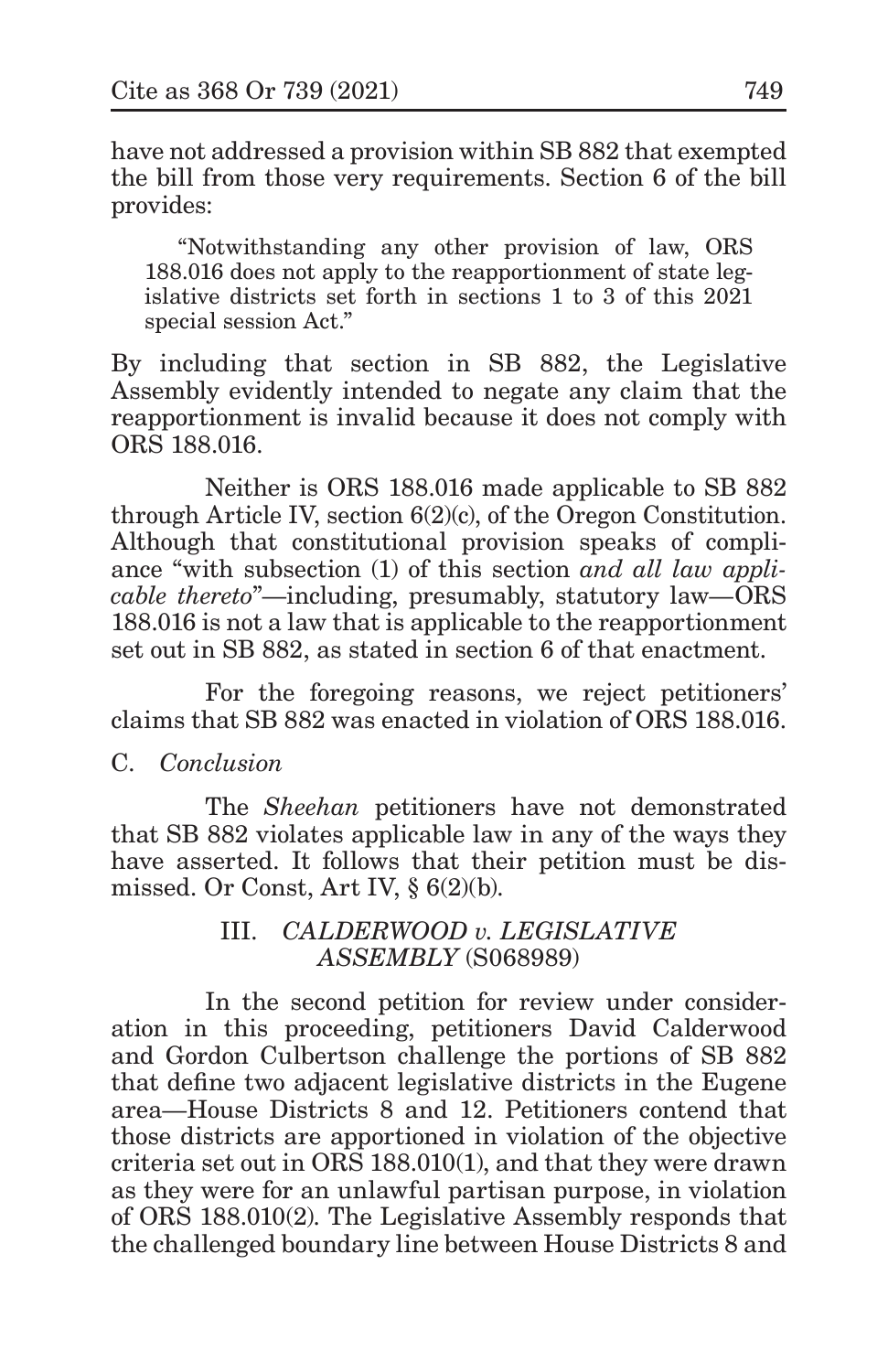12 is reasonable and does not reflect a failure to consider the criteria set out in ORS 188.010(1) or show that the districts were drawn for an unlawful purpose. The Legislative Assembly also argues that, to the extent that SB 882 *does* conflict with ORS 188.010(1) and (2), it controls and thereby makes ORS 188.010 inapplicable—because, between the two statutes, SB 882 is the later-enacted statute. We need not resolve the latter issue because, assuming ORS 188.010 is applicable, we conclude that petitioners have not carried their burden to show that the Legislative Assembly acted inconsistently with that statute.

## A. *Failure to Consider the Statutory Criteria—ORS 188.010(1)*

Petitioners challenge SB 882 on the ground that it unreasonably places a small portion of southeastern Eugene in the otherwise non-urban House District 12, rather than in House District 8. Petitioners argue that the Legislative Assembly's stated reason for drawing the boundary to include that small part of southeastern Eugene in House District 12—"to reach the population target" for that  $distric<sup>8</sup>$ —is insufficient, given that the line could have been drawn in a different way that reached the population target of House District 12 while better reflecting the other criteria set out in ORS 188.010(1).

An important component of petitioners' argument is that, although the boundary as drawn by SB 882 may serve the requirement at ORS 188.010(1)(b) that districts "be of equal population," it does *not* satisfy the other ORS 188.010(1) criteria. Thus, petitioners contend that the SB 882 boundary fails to "utilize existing geographic or political boundaries," ORS 188.010(1)(c), when a "readily available boundary"— Interstate 5—could have been used. Neither, petitioners add, does the SB 882 boundary serve the criterion set out in ORS 188.010(1)(e), that each district "be connected by transportation links": Petitioners explain that the small area of southeast Eugene that SB 882 includes in District 12 has strong

<sup>8</sup> Legislative Plan—House and Senate Districts, House Special Committee on State Legislative Redistricting, SB 882, Sept 20, 2021, https://olis.oregonlegislature.gov/liz/2021S1/Downloads/CommitteeMeetingDocument/249775 (accessed Nov 17, 2021).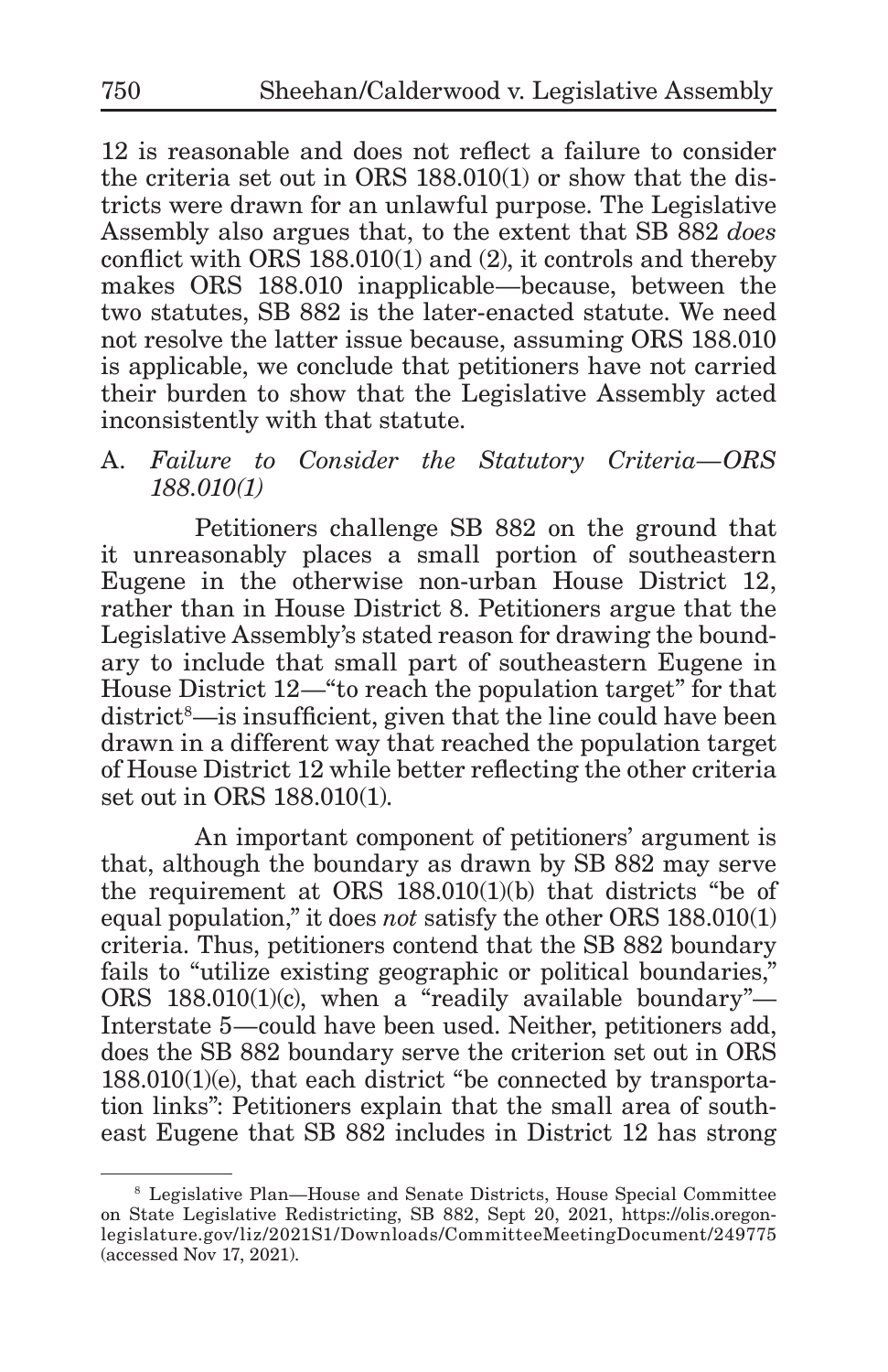transportation links to other areas of Eugene that were placed in District 8 (including major roads, bus routes, and biking and walking trails), but that no reliable public transportation or major expressways connect that area with the rest of House District 12. Finally, petitioners argue, the SB 882 boundary between House Districts 8 and 12 "divide[s] communities of common interest," in contravention of ORS 188.010(1)(d), in that it separates the small part of southeast Eugene that is petitioners' focus from adjacent areas with which it has obvious common interests—because they are similarly urban and within the same school district and drainage basin.

Petitioners suggest that the unreasonableness of the configuration of House Districts 8 and 12 in SB 882 is evident from the fact that those districts easily could have been drawn in a way that satisfied *all* of the criteria in ORS 188.010(1)—by incorporating all of southeastern Eugene to the west of Interstate 5 into House District 8 and extending the line between House Districts 8 and 12 along Eugene's southern border (thus shifting the southern, more rural portion of House District 8, as drawn in SB 882, to House District 12). That, petitioners argue, would create two districts that reflect "actual communities of interest"—one urban and one rural—each of which would be circumscribed by existing geographical and political boundaries and connected internally by appropriate transportation links.

The Legislative Assembly responds that, at bottom, petitioners' complaint is simply that it weighed the statutory factors in a manner differently than petitioners would have, and that, under this court's reapportionment case laws, that sort of argument cannot prevail. The Legislative Assembly contends that petitioners have failed to show what they must in order to succeed, which is either that the Legislative Assembly did not "consider" the statutory criteria or that, having done so, its conclusions were those that no reasonable legislature would have made. *Hartung*, 332 Or at 587.

The Legislative Assembly explains the chosen boundary between House Districts 8 and 12 by observing that the redistricting committees initially released a draft plan for consideration ("Plan A") that, following a period of public comment, ultimately formed the basis for the enacted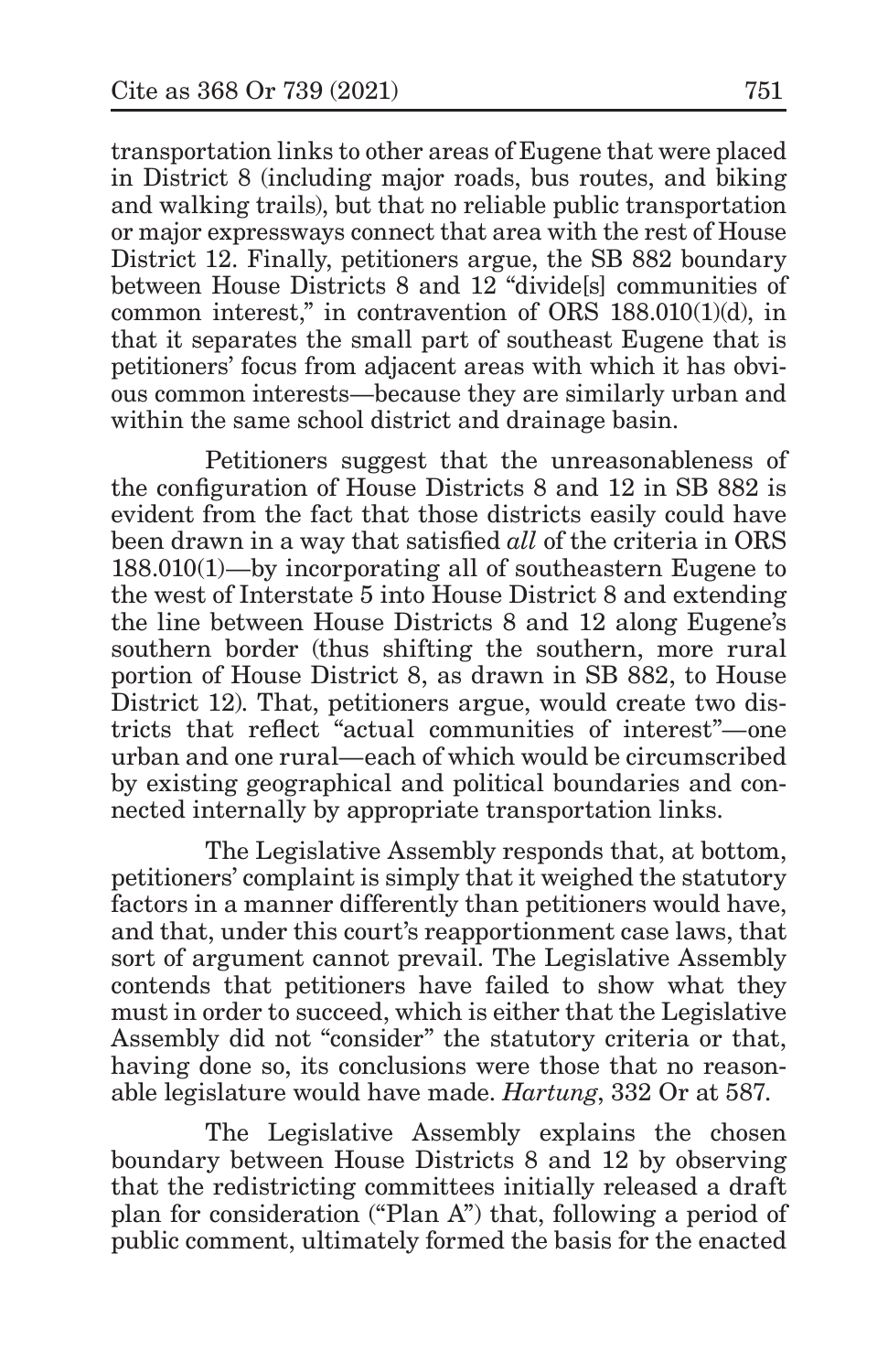plan. Video Recording, House Special Committee on State Legislative Redistricting, SB 882, Sept 20, 2021, at 1:00:02 (comments of Rep Andrea Salinas), https://olis.oregonlegislature.gov/liz/mediaplayer/?clientID=4879615486& eventID=2021091072 (accessed Nov 17, 2021). One of the features of Plan A was that the portion of Eugene including the University of Oregon campus and surrounding neighborhoods was divided among three different House districts. During the public comment period, the committees received numerous objections to that proposal, reflecting a "desire for the entire university community to be contained within one [H]ouse district as a community of common interest." Legislative Plan—House and Senate Districts, House Special Committee on State Legislative Redistricting, SB 882, Sept 20, 2021, https://olis.oregonlegislature.gov/liz/2021S1/ Downloads/CommitteeMeetingDocument/249775 (accessed Nov 17, 2021). In response, Plan A was revised to place the University areas in a single district, House District 8. *Id*. Doing so, however, required making additional changes to House District 8 and neighboring districts to achieve population equality. Accordingly, the revised plan shifted the northernmost part of the Plan A equivalent of District 12 (the University area) to District 8, using East 30th Avenue as the east-west dividing line and retaining Plan A's northsouth boundary—the Amazon Parkway—in that vicinity, but then shifting the north-south boundary farther east than it had been under Plan A as that boundary approached Eugene's southern city limit. The revision is illustrated in the maps below:



Plan A Map

SB 882 Map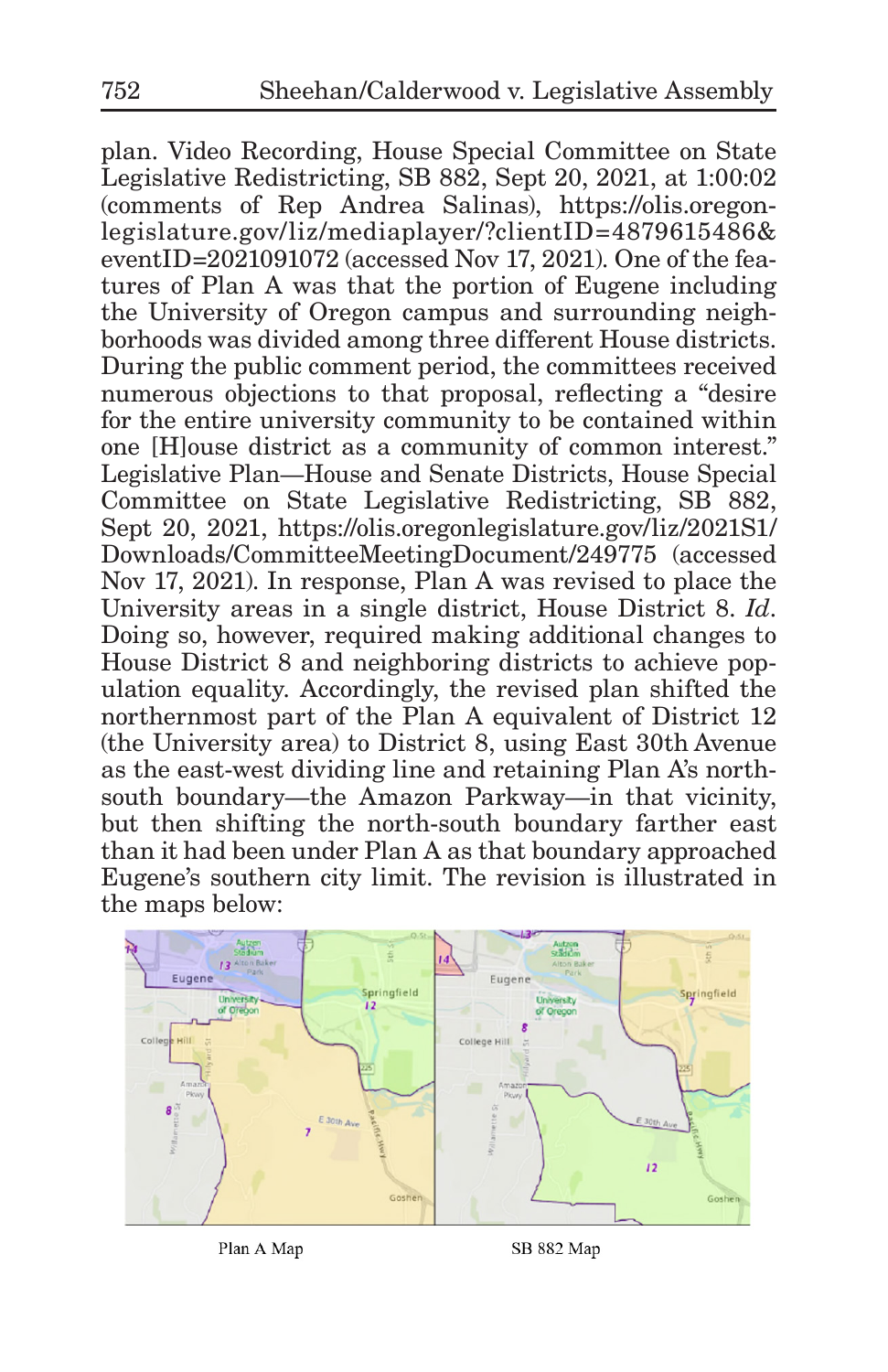What that history of the plan shows, the Legislative Assembly maintains, is that the challenged districts evolved from an earlier proposal for the area and ultimately were drawn as they were in recognition of a strong public sense that the University area of Eugene is a community of common interest that should be located in a single district and to ensure equal populations between districts. The Legislative Assembly also contends that the choice to divide House Districts 8 and 12 along East 30th Avenue and leave the rural areas southwest of Eugene in House District 8 is reasonable: East 30th Avenue marks the boundary between two Eugene neighborhoods, as defined by the Eugene Neighborhood Association, and the District 8 boundaries serve to keep the southwestern part of the catchment area for Eugene schools in the same district as parts of Eugene.<sup>9</sup>

The Legislative Assembly also provided historical information concerning legislative districts in the area of House Districts 8 and 12, which the *Calderwood* petitioners do not dispute. That information shows that, historically, much of southeast Eugene has been combined with parts of rural Lane County in a single district and that the proposed plan that the Legislative Assembly used as its starting point for reapportionment (Plan A) also combined much of southeast Eugene in a single district with part of rural Lane County. In other words, there is precedent for including the portion of southeast Eugene that is the subject of petitioners' challenge with more rural areas outside the Eugene city limits. It is true that SB 882 separates that portion of southeast Eugene from other parts of southeast Eugene in a way that previous districting plans did not, but the Legislative Assembly attributes that development to the evolution of Plan A in response to the public concerns about the University area. Moreover, as noted, the Legislative Assembly explains that the line of demarcation that SB 882 draws between those areas of southeast Eugene is rational in that it follows a geographic boundary of recognized significance, East 30th Avenue.

<sup>&</sup>lt;sup>9</sup> The Legislative Assembly also notes that the Eugene School District boundary is used as part of the House district boundary. *See* Legislative Plan—House and Senate Districts, House Special Committee on State Legislative Redistricting, SB 882, Sept 20, 2021, https://olis.oregonlegislature.gov/liz/2021S1/Downloads/ CommitteeMeetingDocument/249775 (accessed Nov 17, 2021).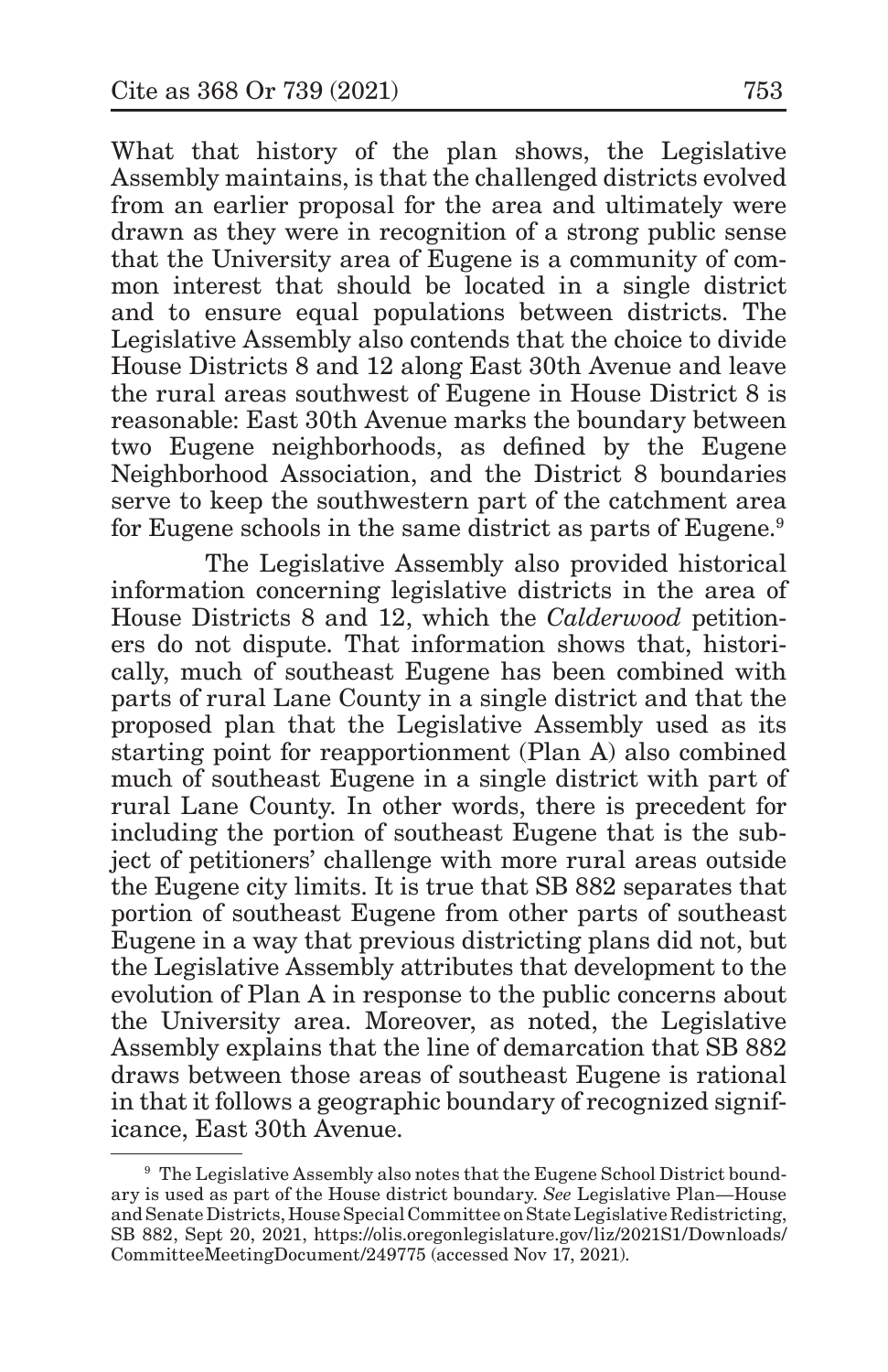Having considered the parties' evidence and arguments, we conclude that petitioners have not shown what they must to prevail on this issue—either that, in drawing House Districts 8 and 12, the Legislative Assembly did not consider the statutory criteria set out in ORS 188.010(1) or that, having done so, it made decisions about the districts that no reasonable legislature would have made. First, although petitioners assert that the legislature considered only the need for population equality, the record does not reflect that. Although the Legislative Assembly noted that particular requirement in explaining why certain adjustments were made to Plan A, that hardly means that it did not "consider" the other statutory criteria. Indeed, the record suggests the opposite—that the Legislative Assembly did "consider" all the required factors in designing those districts, even if it did not optimize all the factors in every decision.10 *See, e.g.*, Legislative Plan—House and Senate Districts, House Special Committee on State Legislative Redistricting, SB 882, Sept 20, 2021 (listing, for House Districts 8 and 12, the transportation links within the district, showing that various school district lines were used as boundaries for House District 8 and that county lines were primarily used as boundaries for House District 12, and stating that an earlier District 8 plan was altered in response to concerns about dividing a community of common interest—the University area) https://olis.oregonlegislature.gov/liz/2021S1/Downloads/ CommitteeMeetingDocument/249775 (accessed Nov 17, 2021); *see also* Video Recording, House Special Committee on State Legislative Redistricting, SB 882, Sept 20, 2021, at 1:01:00 (statement of Rep Andrea Salinas, indicating that redistricting committees had heard community-of-common-interest concerns from small and rural communities in south and east Lane County, *i.e.*, the area that became SB 882 House District 12, "and we honored that"), Video Recording, House Special Committee on State Legislative Redistricting, SB 882822, Sept 20, 2021, at 1:00:02 (comments of Rep Andrea Salinas), https://olis.oregonlegislature.gov/liz/mediaplayer/ ?clientID=4879615486&eventID=2021091072 (accessed Nov 17, 2021).

<sup>10</sup> On that point, it bears mentioning that ORS 188.010(1) requires the Legislative Assembly to consider the listed criteria for "each district"—not to justify every decision about a district's boundaries in terms of the criteria.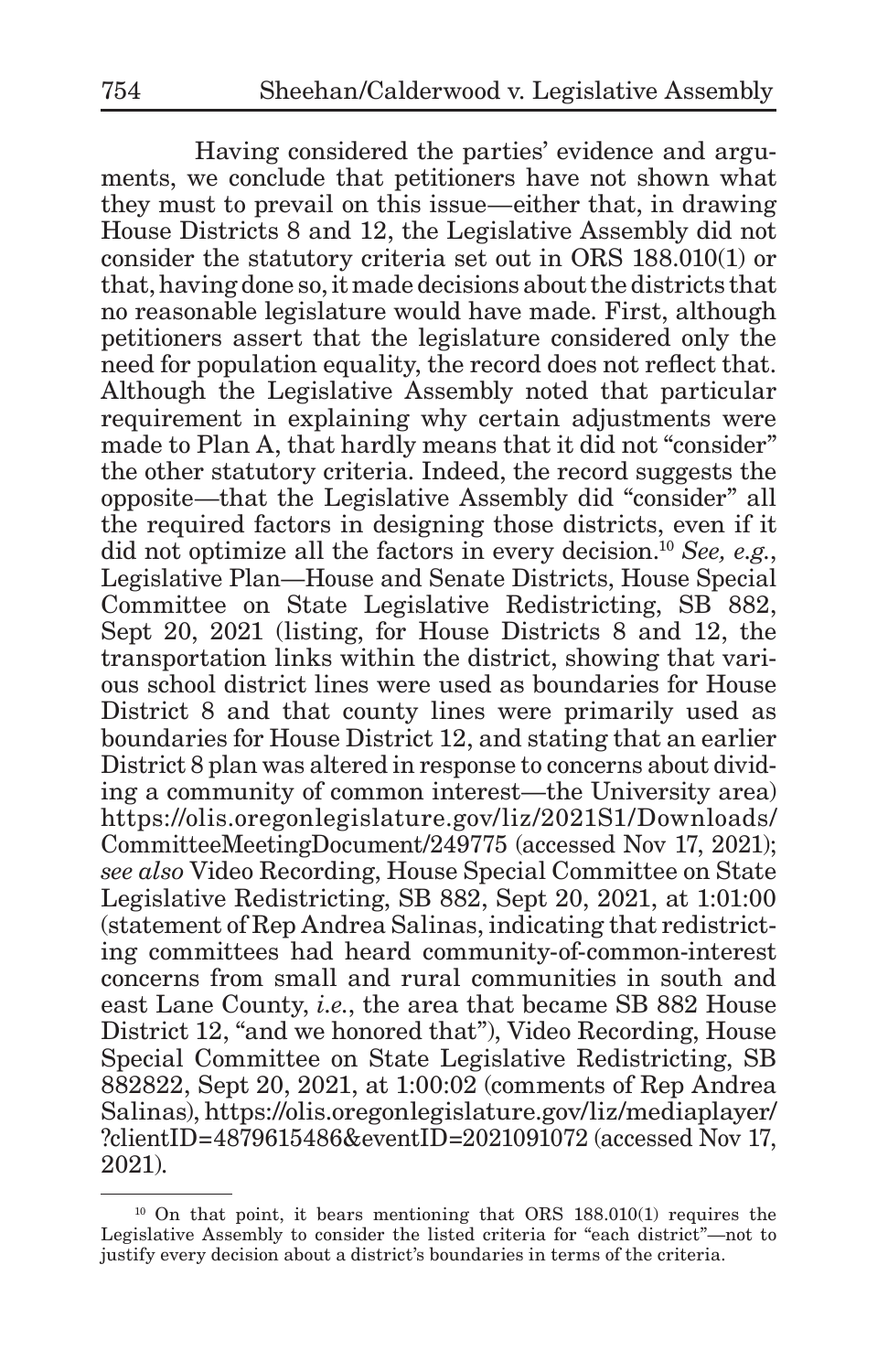Neither can we say, from the record before us, that the Legislative Assembly's decisions with respect to the identified districts, and particularly its decision to place most, but not all, of southeast Eugene in House District 8, were ones that no reasonable legislature would have made. Thus, we do not agree with petitioners that any reasonable legislature, having decided to place the University area in House District 8, would have used Interstate 5 as the boundary with House District 12. Petitioners suggest that using Interstate 5 would satisfy the criteria at ORS  $188.010(1)(c)$ —that, as nearly as practicable, each district shall "utilize existing geographic or political boundaries" while using East 30th Avenue does not. But they have not explained why all reasonable lawmakers would have had to view Interstate 5 as a superior boundary; Interstate 5 has no independent political significance and, as the Legislative Assembly points out, it does not feature prominently as a district line in most of the rest of the plan enacted by SB 882. Neither do we agree with petitioners that any reasonable legislature would have excluded the rural areas southwest of Eugene from House District 8 because those areas have nothing in common with the part of the district that is within the city limits. We think the Legislative Assembly could reasonably consider the Eugene School District catchment area as an area of commonality and take that into consideration in drawing the district lines (as it suggests it  $di$ d $i$ <sup>11</sup>

In the end, the most that petitioners' arguments have demonstrated is that other possible configurations of the two districts might have been preferable to some observers. But that is not the standard by which this court

<sup>11</sup> Petitioners contend that the Legislative Assembly's discussion of the Eugene School District catchment area is a "post-hoc rationalization [that] cannot explain the District 8/12 line"—because SB 882 splits the Eugene School District into at least four separate House Districts. But that contention misses the point. The Legislative Assembly does not suggest that its decision to place the boundary where it is was driven by a desire to keep the entire Eugene School District together in one district, but simply notes that it was reasonable to keep the portion of the school district in the rural area southwest of Eugene together with the city. That point is merely in addition to its primary explanation of the district's boundaries—that they resulted from adjustments to the plan that the Legislative Assembly had used as its starting point, made to equalize district populations after acceding to public comments in support of keeping the University area in a single district.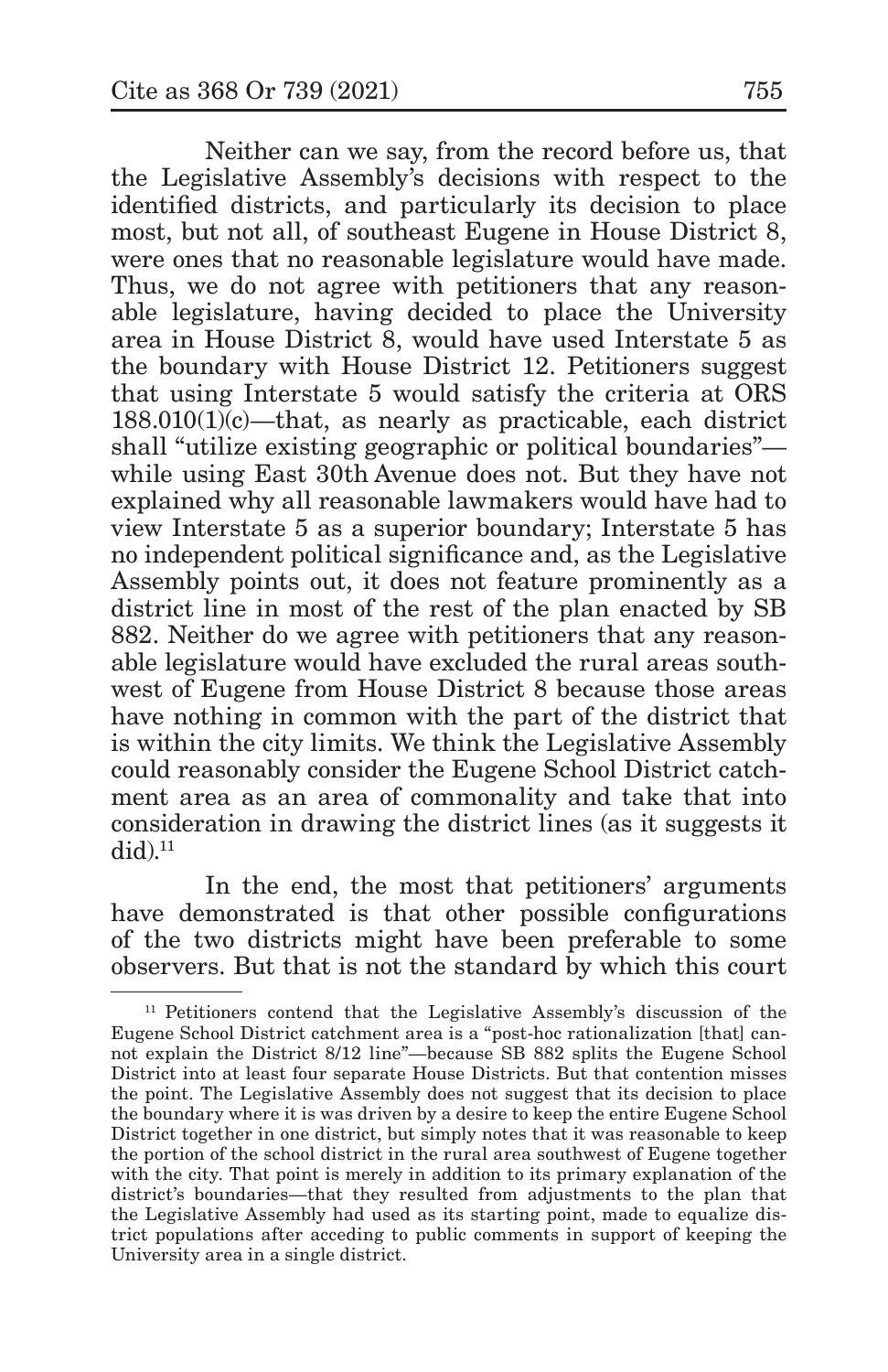evaluates a challenge under ORS 188.010. Particularly when considered in light of the history that the Legislative Assembly has provided, we cannot say that the decision was unreasonable. Accordingly, we reject petitioners' challenge to the two districts under ORS 188.010(1).

# B. *Purpose of Favoring an Incumbent—ORS 188.010(2)*

Petitioners also challenge the parts of SB 882 that define House Districts 8 and 12 on the ground that they were drawn for the impermissible purpose of protecting an incumbent. In particular, petitioners contend that the boundary between the two districts was drawn to exclude Representative Marty Wilde's home from Senate District 4, so that Representative Wilde could not mount a primary challenge to Senator Floyd Prozanski.12 In so arguing, petitioners point to the fact that Representative Wilde lives within the small area of southeast Eugene that, under SB 882, is combined with more rural areas in east Lane County to make up House District 12. Petitioners contend that, if legislators had drafted the map in the manner that petitioners say was required, Wilde's home would have been within House District 8, which is part of Senate District 4.

Petitioners attribute the chosen boundary in SB 882 to a desire to protect Senator Prozanski from a potential primary challenge by Representative Wilde. In support of that theory, they rely on a declaration from Representative Wilde, in which he avers that (1) at some unspecified time, he had expressed to Senator Prozanski and Senator Lee Beyer that he is interested in running for the Senate; (2) under Plan A, the House district in which Wilde's home is located and the House district in which Senator Prozanski's home was located would have been in the same Senate district; (3) Wilde objected to Plan A, insofar as it divided the University area of Eugene among three House districts; (4) Wilde organized constituents and other supporters to object, in hearings and in writing, to Plan A; (5) he had disclosed his role in that campaign against Plan A to the Chair of the House Redistricting Committee; (6) once the redistricting committee decided to keep the University

<sup>12</sup> Senator Prozanski represents current Senate District 4 and lives in an area which also is assigned to Senate District 4 under SB 882.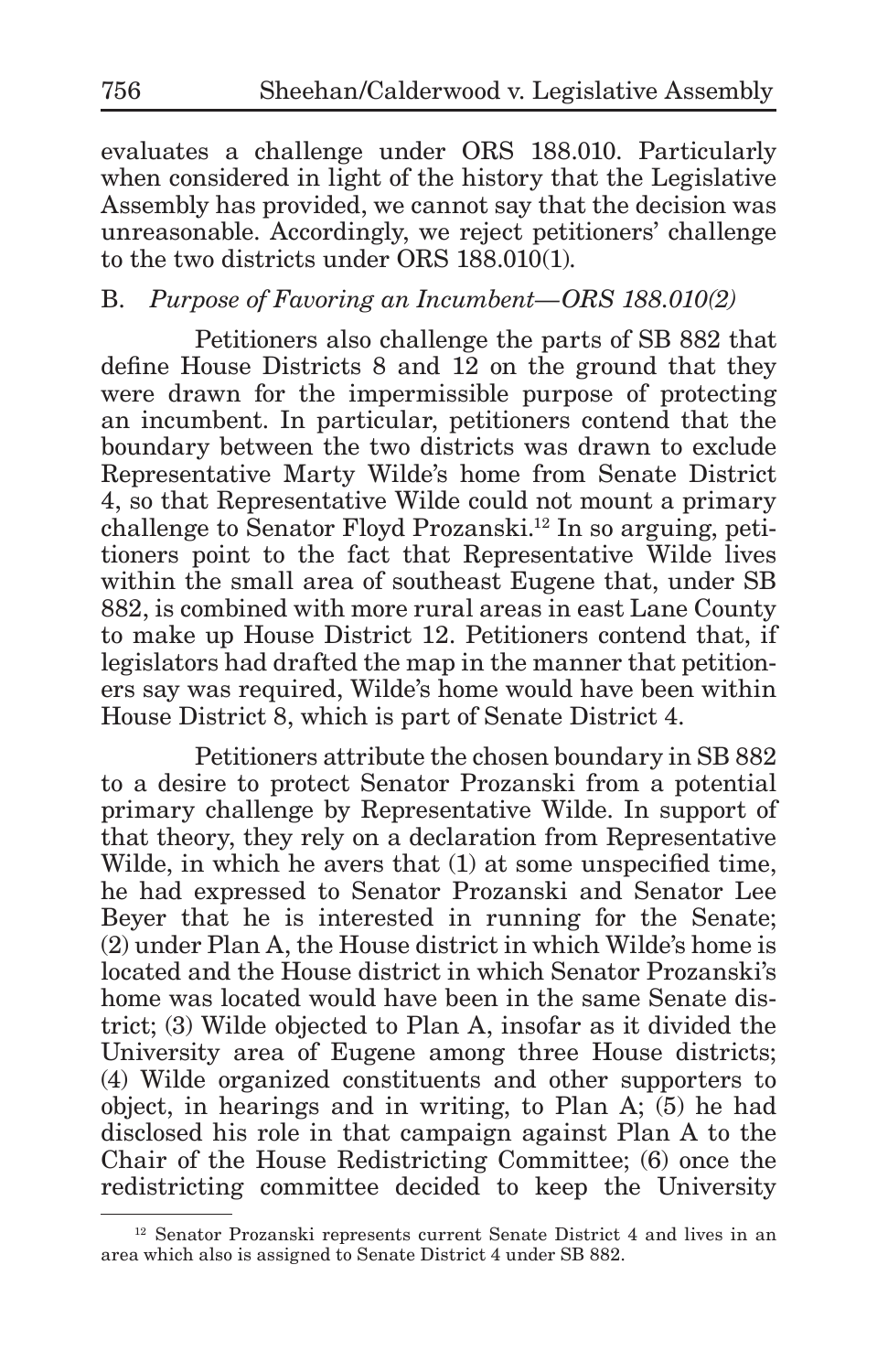area in a single district, all subsequent reapportionment maps, including the one that ultimately was enacted as SB 882, placed Lane County Precinct 1233, where his home is located, in House District 12; and (7) "when [he] objected to \*\*\* including Precinct 1233 in House District 12 $[i]$ , [he] was told by Democratic leadership that the request to place [P]recinct 1233 in [H]ouse District 12[] came from Senate leadership, and that they were inflexible on this matter."

Aside from those factual assertions, Representative Wilde's declaration also presents a theory:

"The only logical inference from the facts that (1) SB 882 removed my home precinct from House District 8[] (and therefore Senate District 4[]) with near-surgical precision, (2) that decision came from the Senate leadership in particular, and (3) Senate leadership knew I intended to run in the upcoming Senate primary election, is that the Senate leadership wanted to protect Senator Prozanski from my primary challenge."

That "logical inference" is the essence of petitioners' contention that House Districts 8 and 12 were drawn for the purpose of favoring an incumbent legislator, in violation of ORS 188.010(2).

The Legislative Assembly objects to petitioners' argument on three grounds: (1) that the Wilde declaration contains insufficient evidence to permit a conclusion that House Districts 8 and 12 were drawn for an unlawful purpose; (2) that the Wilde declaration cannot be considered as probative of legislative intent because it was prepared after the enactment of SB 882, for purposes of litigation; and (3) that the Wilde declaration is inadmissible under the Debate Clause of Article IV, section 9, of the Oregon Constitution,13 because it makes assertions about what other legislators said regarding legislative work and, thus, would require those legislators to waive their legislative privilege in order to refute Wilde's assertions.

Because we agree with the Legislative Assembly's first argument, we need not consider the other two. That is,

<sup>13</sup> Article IV, section 9, of the Oregon Constitution provides, in part, "Nor shall a member [of the Legislative Assembly] for words uttered in debate in either house, be questioned in any other place."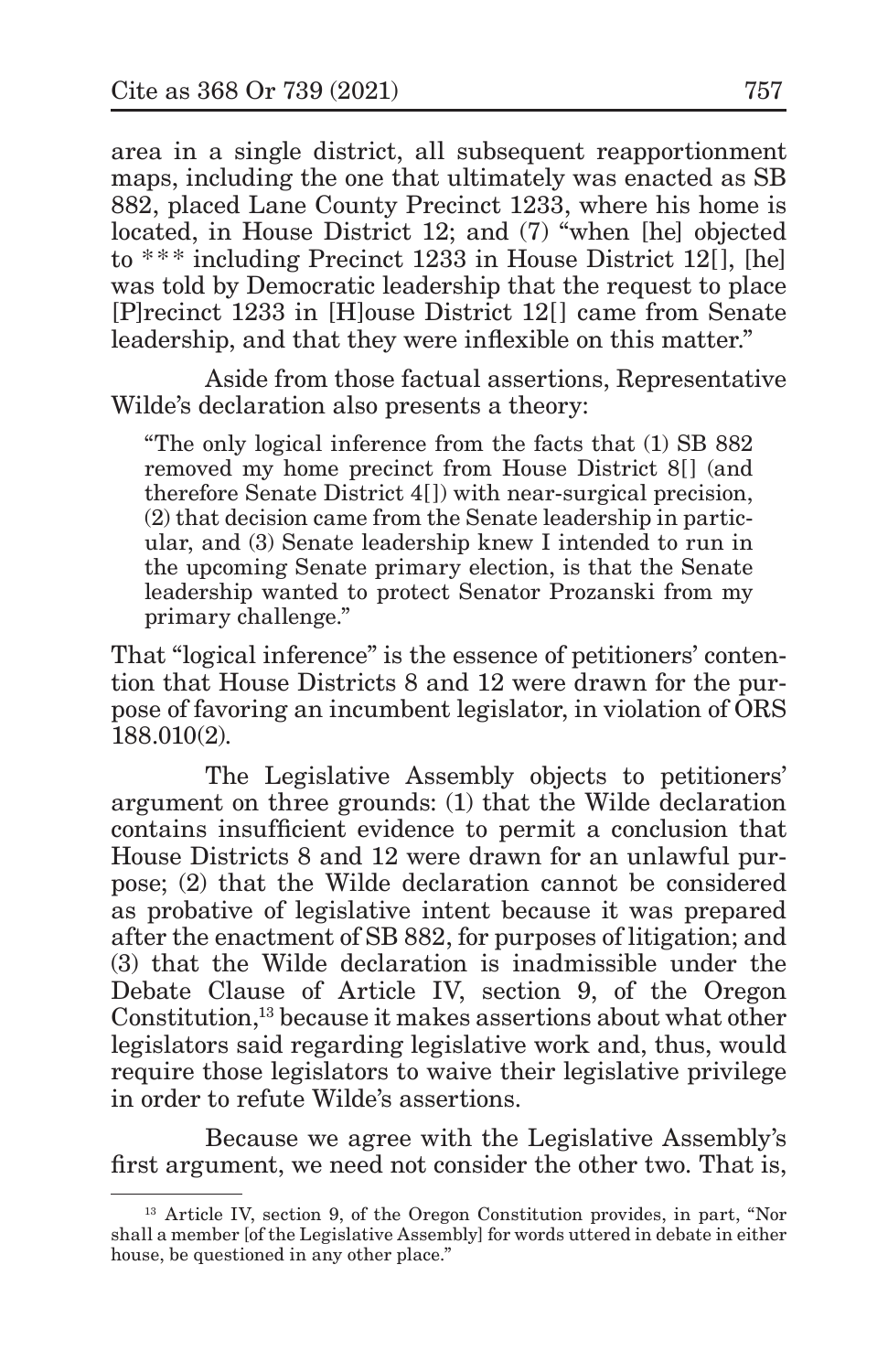even assuming—without deciding—that the Wilde declaration can be properly considered despite Article IV, section 9, and that it could be probative of legislative intent despite its timing, it falls short of allowing the inference that petitioners say it compels.

Several points bear emphasis. Under Plan A, Representative Wilde's home would have been in the same Senate district as that of Senator Prozanski, but Representative Wilde helped lead the *opposition* to that plan based on its fragmentation of the University area. The suggestion that legislators had a single-minded desire throughout the process to place the homes of Representative Wilde and Senator Prozanski in separate Senate districts is difficult to square with the design of Plan A in the first place. Moreover, although the declaration asserts that, after the boundaries were revised, "Senate leadership" declined to consider Wilde's suggestions for further revising them, that assertion is not strongly probative of the *initial* purpose for the revisions. Rather, that assertion is at least as consistent with the possibility that legislators, having already made substantial changes to House District 8 in response to public concerns, and acting within significant time constraints, were disinclined to make further changes based on the particularized concerns of Representative Wilde. And, finally, Wilde's assertion that his home precinct was "removed" from House District 8 with "near-surgical precision" is somewhat at odds with the evidence regarding the evolution of the plan. Another way to understand what occurred is that Wilde's home precinct was simply left behind in the area that became House District 12 when areas around it were shifted to House District 8 along a line whose proximity to Wilde's home does not seem remarkable, given that its purpose was to exclude the University community, to the north of Wilde's residence, from the district.

Particularly when considered in the light of those points, the inference that petitioners draw from the factual assertions in Wilde's declaration—that is, "when Wilde told two senators about his general interest in running for the Senate, the entire legislature viewed his candidacy as such a significant threat to the incumbency of a senator living in a different district that they reacted by moving the